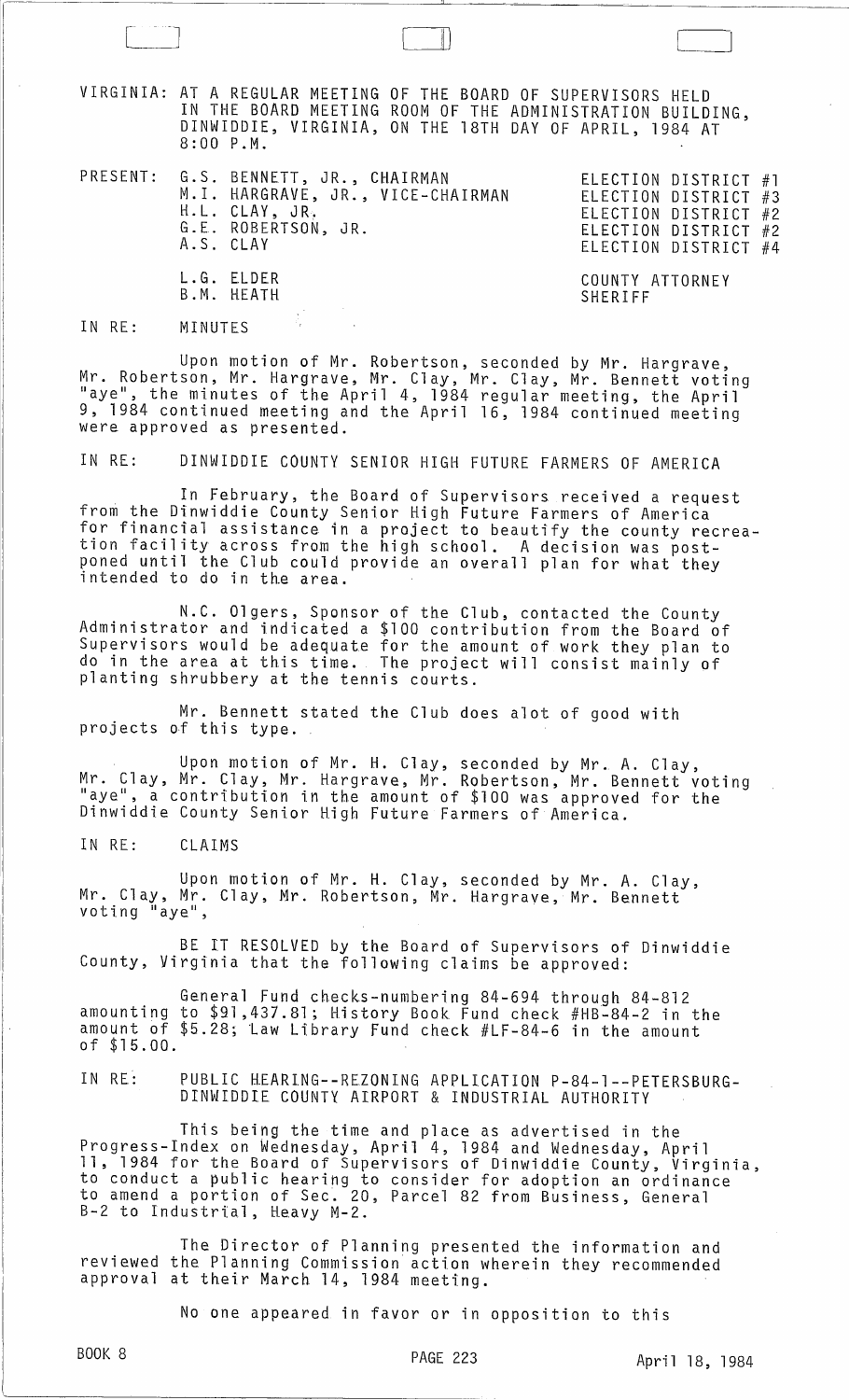rezoning request.

Mr. Robertson indicated that there were alot of unanswered questions and this was not the time to bring them out. He stated that the Board hopes to meet with the Airport Authority and felt action should be postponed until that time.

Mr. Bennett asked if postponing action would hold up any plans the Airport Authority or Mr. Henshaw have. Mr. Scheid stated it would not hold up any plans for the Airport. He could not speak for Mr. Henshaw.

Upon motion of Mr. Robertson, seconded by Mr. H. Clay, Mr. Robertson; Mr. Clay, Mr. Clay, Mr. Hargrave, Mr. Bennett voting "aye", action on rezoning application P-84-1 of the Petersburg-Dinwiddie County Airport and Industrial Authority was postponed.

IN RE: PUBLIC HEARING--REZONING APPLICATION p-84-2--GILBERT HENSHAW

This being the time and place as advertised in the Progress-Index on Wednesday, April 4, 1984 and Wednesday, April 11, 1984 for the Board of Supervisors of Dinwiddie County, Virginia to conduct a public hearing to consider for adoption an ordinance to amend a portion of Sec. 20, Parcel 86 from Industrial, Heavy M-2 to Business, General B-2.

The Director of Planning presented the material and reviewed the action of the Planning Commission wherein they recommended approval at their March 14, 1984 meeting.

Mr. Gilbert Henshaw was not present. No one appeared in support nor opposition to the rezoning request.

Because this rezoning request is related to P-84-1 and since Mr. Henshaw was not present, the Board felt it should also be postponed.

Upon motion of Mr. Robertson, seconded by Mr. H. Clay, Mr. Robertson, Mr. Clay, Mr. Clay, Mr. Hargrave, Mr. Bennett voting "aye", action on rezoning application P-84-2 of Mr. Gilbert Henshaw was postponed.

IN RE: OLD HICKORY VFD--USE OF 39.50 FREQUENCY

Mr. Charles Rideout, Chief, Old Hickory VFD, appeared before the Board to request authorization to use the 39.50 frequency only when working with Stony Creek and Jarratt on fire calls. Mr. Rideout stated this would provide direct communications without having to lose time by going back through the Dispatcher.

This frequency has been allocated for use by the Sheriff's Department. Sheriff B.M. Heath was present and stated that he agreed to the use by Old Hickory and felt it was a good idea.

Mr. Hargrave questioned checking with the FCC to make sure the use of this frequency by other than police departments was allowed. Mr. Rideout stated this frequency is the emergency frequency for the fire departments in Jarratt and Stony Creek.

Upon motion of Mr. A. Clay, seconded by Mr. H. Clay, Mr. Clay, Mr. Clay, Mr. Hargrave, Mr. Robertson, Mr. Bennett voting "aye",

BE IT RESOLVED by the Board of Supervisors of Dinwiddie County, Virginia that the Old Hickory VFD be authorized to install a 39.50 radio crystal in one of their fire truck radios to be used only when working fire calls with Stony Creek and Jarratt fire departments.

IN RE: OLD HICKORY VFD--BUDGETING OF FUNDS FOR NEW EQUIPMENT

 $\sim$ 

Mr. Charles Rideout, Chief, Old Hickory VFD, appeared before the Board to insure that funds would be included in the 1984-85 budget for a new fire truck and other equipment for their department.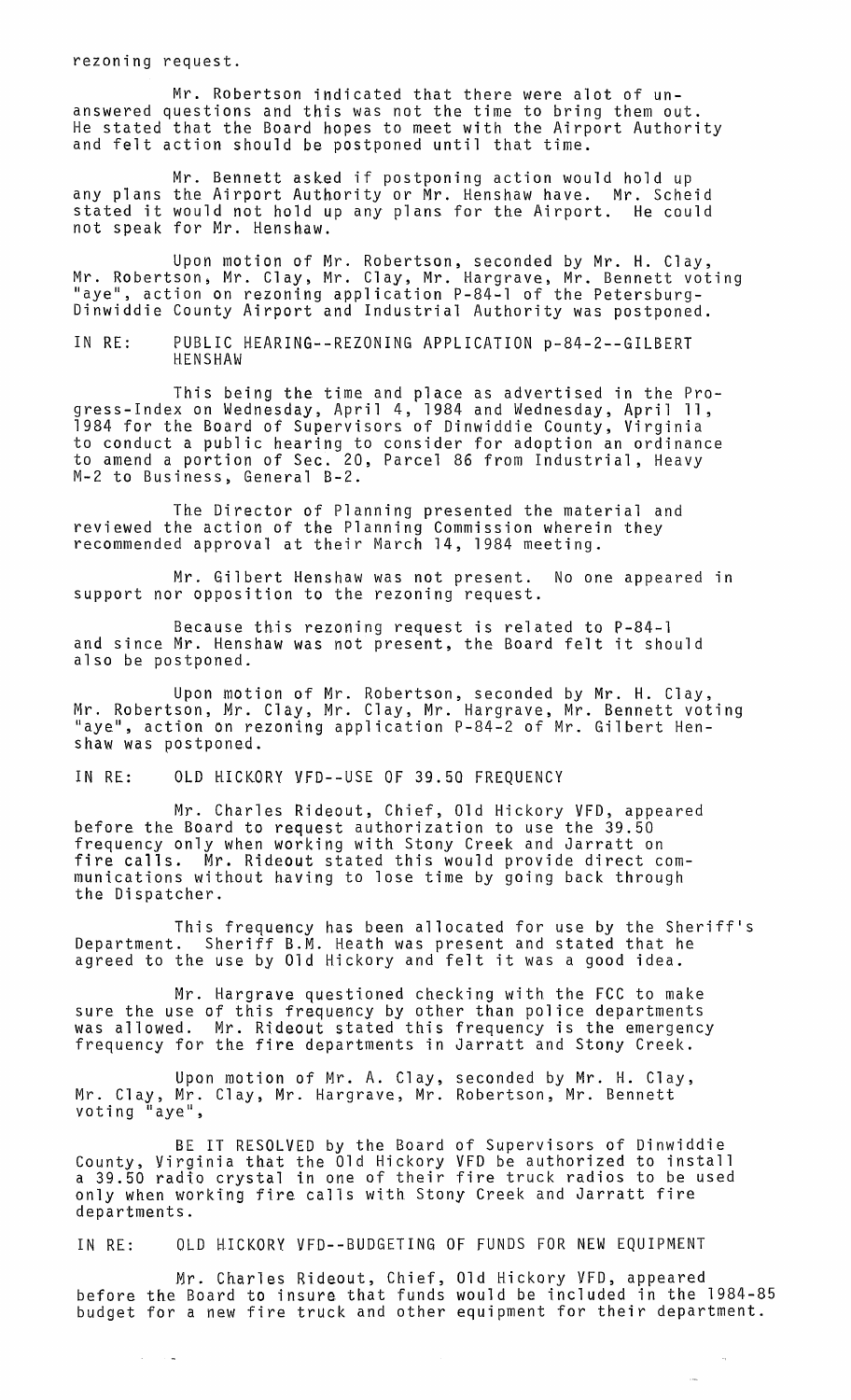Upon motion of Mr. A. Clay, seconded by Mr. Hargrave, Mr. Clay, Mr. Hargrave, Mr. Clay, Mr. Robertson, Mr. Bennett voting<br>"aye", the Old Hickory VFD was advised that the funds in the amount of \$62,000 would be included in the 1984-85 budget for new equipment for their fire department.

IN RE: REASSESSMENT BIDS -- AWARD OF CONTRACT FOR 1985

The following proposals were received for the 1985<br>general reassessment of the County:

1. Blue Ridge Appraisal Service - \$7.25/parcel; \$87,000<br>2. Pearson's Appraisal Service - \$7.45/parcel; \$89,000<br>3. C.R. Johnston - \$7.62/parcel; \$91,450<br>4. R.C. Freeland - \$7.50/parcel; \$93,948<br>\$4.00/trailer

 $5.$ R.L. Hansbrough, Inc. - \$8.00/parcel; \$96,000. Wingate Appraisal Service - \$8.95/parcel; \$107,000  $6.$ 

An evaluation team consisting of two representatives<br>from the Department of Taxation, the Commissioner of Revenue,<br>the County Administrator and his Administrative Assistant met to The County Administrator and nis Administrative Assistant met to<br>review the proposals. The evaluation was made based on the<br>following factors: General Quality and Responsiveness; Organization<br>and Personnel and Cost. Refere do the work, the Committee recommended Pearson's Appraisal Service to perform the 1985 General Reassessment, beginning July 1, 1984.

The low bid was not accepted because the firm did not fully comply with all the County's specifications and based on all the factors involved, the Committee felt Pearson's Appraisal<br>Service more adequately met the needs of the County.

 $\pm$   $\Delta$  $\mathcal{X} \to \mathcal{Y}$ Mr. Hargrave questioned adequate documentation and making sure the County has complied in every way with the Pro-<br>curement Act. The County Attorney stated that in view of what<br>was presented, the Committee has complied with the law in its recommendation.

Upon motion of Mr. H. Clay, seconded by Mr. Hargrave,<br>Mr. Clay, Mr. Hargrave, Mr. Clay, Mr. Robertson, Mr. Bennett<br>voting "aye", the firm of Pearson's Appraisal Service was awarded<br>the contract to perform the County's 1985

IN RE: LANDFILL TRUCK BIDS And the state of the state

The following bids were presented for a truck for the Landfill to be used to clean up around the dumpster sites:

|                            | the contract of the contract of the contract of the contract of the contract of the contract of the contract of |             |
|----------------------------|-----------------------------------------------------------------------------------------------------------------|-------------|
| Strosnider \$11,798.21     | W/Diesel –                                                                                                      | \$13,661.26 |
|                            | Cormany \$10,000. (Used) "310,000                                                                               |             |
| Triangle Dodge \$10,922.65 |                                                                                                                 | No Diesel   |
| Master Chev. \$10,391      | -11                                                                                                             | \$11,727    |
| Petg. Ford \$10,315.48     | -11                                                                                                             | \$12,396.02 |
| Ray Broyhill Ford No Bid   |                                                                                                                 |             |

Mr. John M. Loftis, Director of Sanitation, recommended to the Board that the low bid from Charles Cormany for a used truck be accepted. He stated the truck is a diesel and has a dump body which will be useful in the clean up work.

Mr. Robertson asked about the warranty. Mr. Loftis stated<br>that the truck was owned by a private individual and did not have<br>a warranty. Mr. Robertson indicated that concerned him.

Upon motion of Mr. H. Clay, seconded by Mr. Hargrave, Mr.

**BOOK 8** 

 $\mathcal{O}(\mathcal{O}_\mathcal{O})$  . The contribution of the  $\mathcal{O}(\mathcal{O}_\mathcal{O})$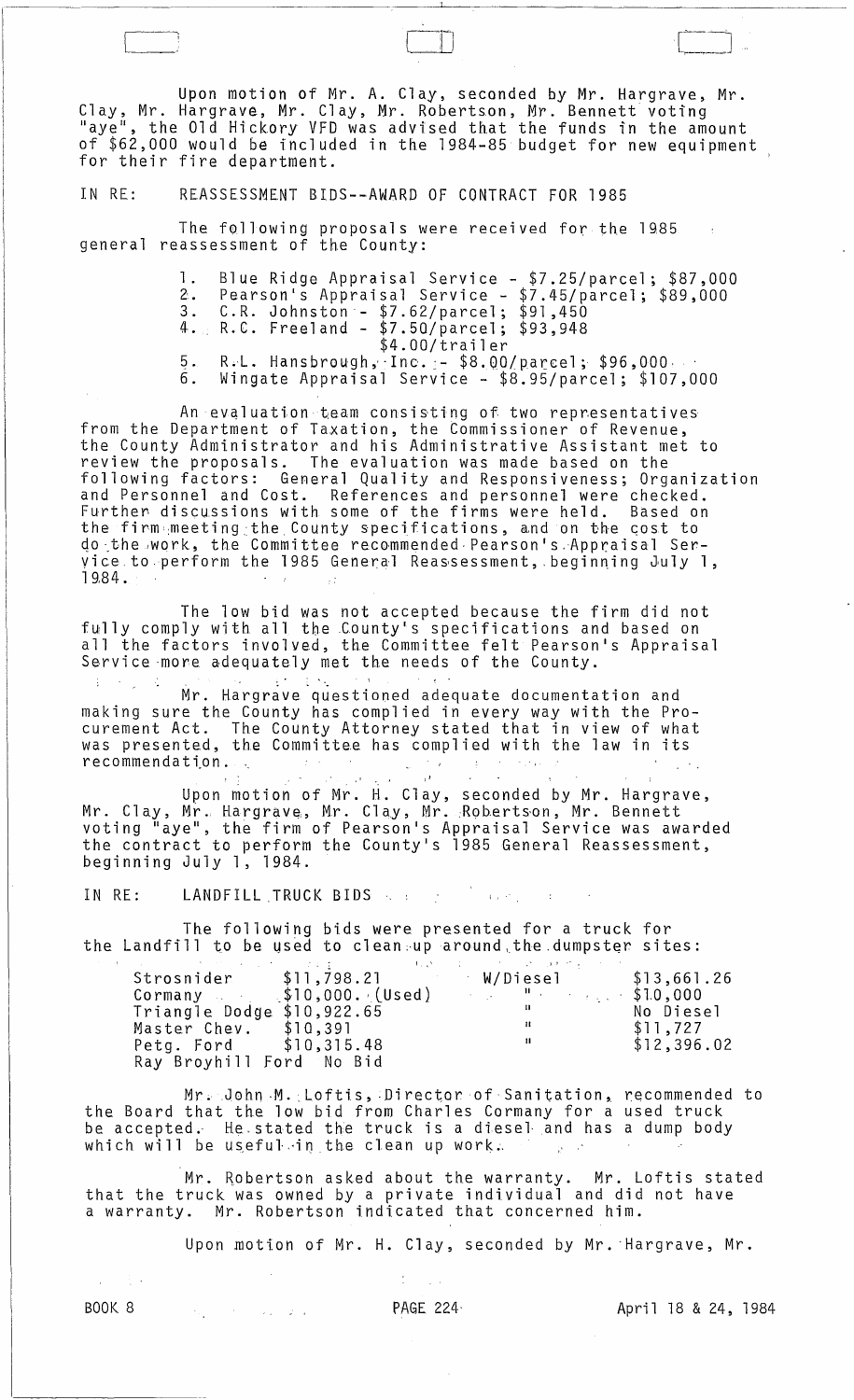Clay, Mr. Hargrave, Mr. Clay, Mr. Robertson, Mr. Bennett voting "aye", the bid from Charles Cormany for a 1982 Chevrolet truck was accepted in the amount of \$10,000.

IN RE: CANCELLATION OF SUMMER DAY MEETINGS

Upon motion of Mr. Hargrave, seconded by Mr. H. Clay, Mr. Hargrave, Mr. Clay, Mr. Clay, Mr. Robertson, Mr. Bennett voting<br>"aye",

BE IT. RESOLVED by the Board of Supervisors of Djnwiddie County, Virginia that the meetings scheduled for the first Wednesdays in the months of June (June 6); July (July 4); August (August 1); and September (September 5), 1984 be cancelled.

IN RE: EMERGENCY MANAGEMENT ASSISTANCE--STATEMENTS OF INTENT

Upon motion of Mr. Robertson, seconded by Mr. A. Clay, Mr. Robertson, Mr. Clay, Mr. Clay, Mr. Hargrave, Mr. Bennett voting "aye", the following resolution was adopted:

WHEREAS, in order for state and local jurisdictions to be continuously eligible for reimbursement coverage under the Emergency Management Assistance program, a Federal grant-in-aid program, the Federal Emergency Management Agency requires a . periodic update to ensure compliance with federal policy, regulations and procedures relating to the areas of personnel administration, EEO compliance, and travel regulations; and

WHEREAS, Wendy W. Quesenberry, Deputy Coordinator of Emergency Services, participates in this program;

NOW THEREFORE BE IT RESOLVED by the Board of Supervisors of Dinwiddie County, Virginia that the County Administrator be authorized to sign the following documents: Merit System Standards Certification; Statement of Intent endorsing the Virginia Equal Employment Opportunity Plan and Statement of Intent endorsing the Virginia State Travel Regulations; and

BE IT FURTHER RESOLVED by the Board of Supervisors of Dinwiddie County, Virginia that these endorsements apply only to the position of Deputy Coordinator of Emergency Services.

### IN RE: EXECUTIVE SESSION

Upon motion of Mr. H. Clay, seconded by Mr. Hargrave, Mr. Clay, Mr. Hargrave, Mr. Clay, Mr. Robertson, Mr. Bennett voting "aye", pursuant to Sec. 2.1-344 (6) of the Virginia Freedom of Information Act, the Board moved into Executive Session at 8:47 P.M. to discuss legal matters. The meeting reconvened into Open<br>Session at 10:42 P.M.

IN RE: ADJOURNMENT

Upon motion of Mr. H. Clay, seconded by Mr. Robertson, Mr. Clay, Mr. Robertson, Mr. Clay, Mr. Hargrave, Mr. Bennett voting<br>"aye", the meeting was adjourned until Tuesday, April 24, 1984 at 8:00 P.M.

APRIL 24, 1984--8:00 P.M.--CONTINUATION OF APRIL 18, 1984 MEETING

| A.S. CLAY | PRESENT: G.S. BENNETT, JR., CHAIRMAN<br>M.I. HARGRAVE, JR., VICE-CHAIRMAN<br>H.L. CLAY, JR.<br>G.E. ROBERTSON, JR. | ELECTION DISTRICT #1<br>ELECTION DISTRICT #3<br>ELECTION DISTRICT #2<br>ELECTION DISTRICT #2<br>ELECTION DISTRICT #4 |  |
|-----------|--------------------------------------------------------------------------------------------------------------------|----------------------------------------------------------------------------------------------------------------------|--|
|           |                                                                                                                    |                                                                                                                      |  |
|           |                                                                                                                    |                                                                                                                      |  |

#### L.G. ELDER COUNTY ATTORNEY

 $\alpha = 1$  ,  $\beta = 1$  .

#### IN RE: EXECUTIVE SESSION

Upon motton of Mr. Hargrave, seconded by Mr. H. Clay, Mr.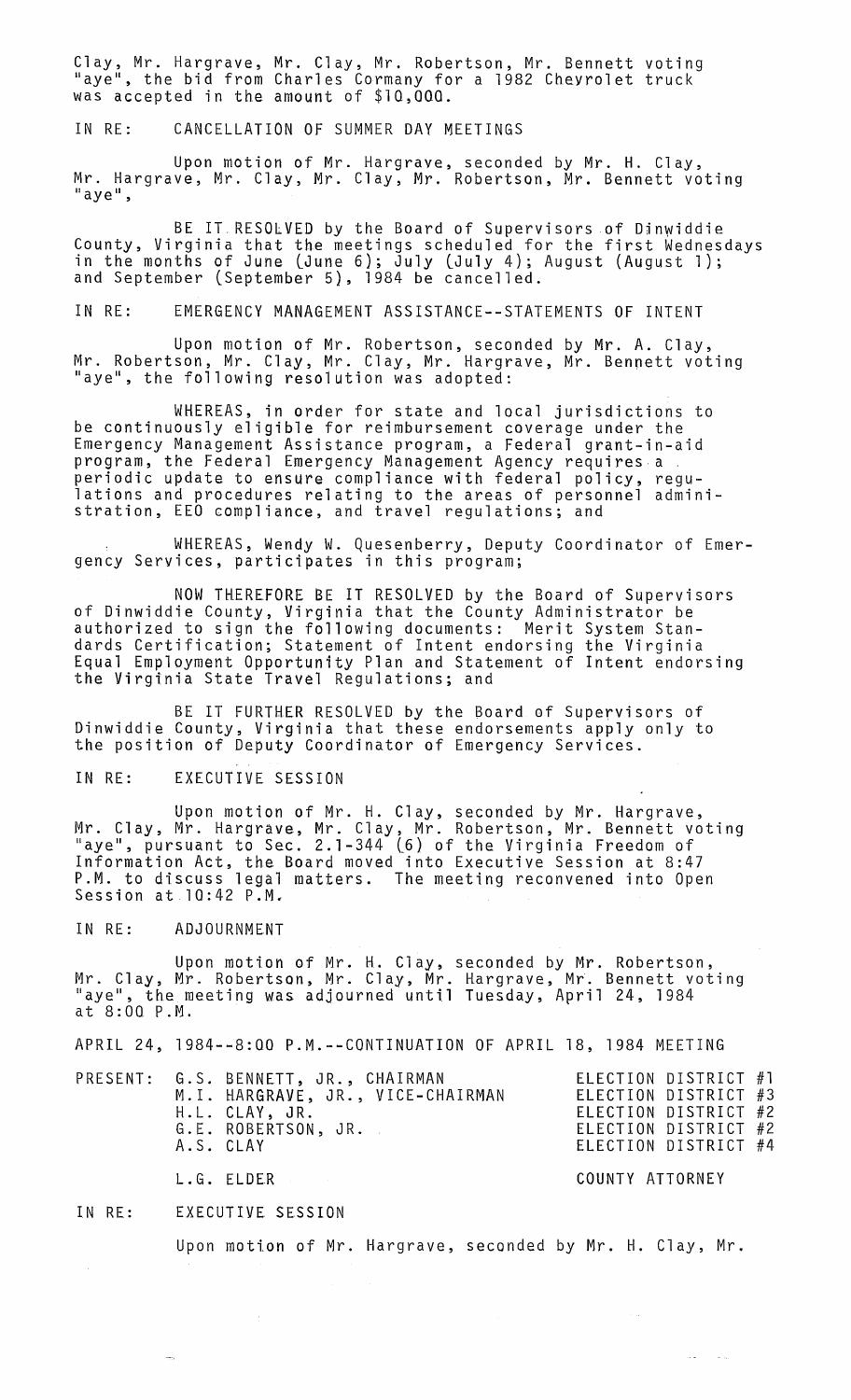Hargrave, Mr. Clay, Mr. Clay, Mr. Robertson, Mr. Bennett voting "aye", pursuant to Sec. 2.1-344 (6) of the Virginia Freedom of Information Act, the Board moved into Executive Session at 8:00 P.M. to discuss legal matters. The meeting reconvened into Open Session at 9:45 P.M.

,.

 $\Box$ 

## IN RE: ADJOURNMENT

Upon motion of Mr. H. Clay, seconded by Mr. Hargrave, Mr. Clay, Mr. Hargrave, Mr. Clay, Mr. Robertson, Mr. Bennett voting "aye", the meeting was adjourned until Monday, April 30, 1984 at 7:00 P.M.

APRIL 30, 1984 **--** 7:00 P.M. **--** CONTINUATION OF APRIL 18, 1984 MEETING

|  | PRESENT: G.S. BENNETT, JR., CHAIRMAN<br>H.L. CLAY, JR.<br>G.E. ROBERTSON, JR. | M.I. HARGRAVE, JR., VICE-CHAIRMAN | ELECTION DISTRICT #1<br>ELECTION DISTRICT #3<br>ELECTION DISTRICT #2<br>ELECTION DISTRICT #2 |  |
|--|-------------------------------------------------------------------------------|-----------------------------------|----------------------------------------------------------------------------------------------|--|
|  | A.S. CLAY                                                                     |                                   | ELECTION DISTRICT #4                                                                         |  |

IN RE: EXECUTIVE SESSION

Upon motion of Mr. Hargrave, seconded by Mr. H. Clay, Mr. Hargrave, Mr. Clay, Mr. Clay, Mr. Robertson, Mr. Bennett voting  $^{\mathsf{ii}}$ aye", pursuant to Sec. 2.1-344 (1) and (6) of the Virginia Freedom of Information Act, the Board moved into Executive Session at 7:00 P.M. to discuss legal and personnel matters. The meeting reconvened into Open Session at 9:54 P.M.

IN RE: ADJOURNMENT

Upon motion of Mr. Hargrave, seconded by Mr. H. Clay, Mr. Hargrave, Mr. Clay, Mr. Clay, Mr. Robertson, Mr. Bennett voting<br>"aye", the meeting was adjourned at 9:55 P.M.,

ATTEST:~ ':c:KOTT

Bennett J

**CHAIRMAN** 

لـــــــا